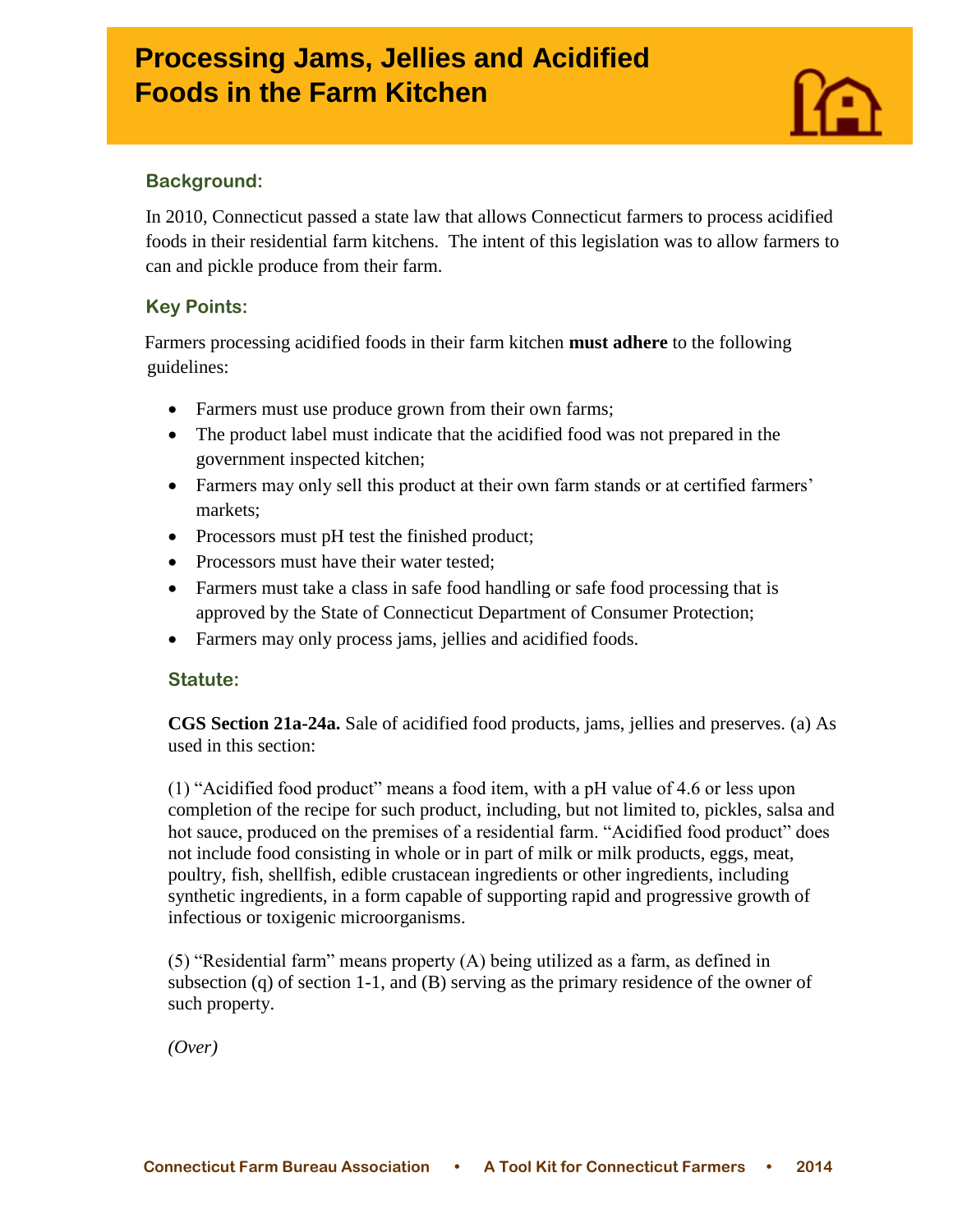#### **2 Processing Jams, Jellies and Acidified Foods in the Farm Kitchen** *(continued)*

(b) Notwithstanding the provisions of sections 21a-91 to 21a-120, inclusive, and section 19-13-B40 of the regulations of Connecticut state agencies, the preparation and sale of acidified food products, jams, jellies or preserves on a residential farm shall be allowed in a room used as living quarters and exempt from inspection by any state or local agency, provided such acidified food products, jams, jellies or preserves are prepared with fruit or vegetables grown on such farm and in the case of acidified food products, provided (1) the water supply of such residential farm comes from a public water supply system or, if from a private well, is tested and tests negative for coliform bacteria, (2) a pH test of such acidified food products is performed by a laboratory after completion of the recipe for such acidified food products, (3) use of the kitchen where such acidified food products are prepared is restricted from nonprocessing individuals, pets, children or any other potential contaminants during such preparation, and (4) the preparer of such acidified food products (A) possesses documentation of such preparer's successful completion of an examination concerning safe food handling techniques administered by an organization approved by the Department of Public Health for qualified food operators, or possesses documentation indicating successful completion of an approved course concerning safe food processing techniques administered by an organization approved by the Department of Consumer Protection, and (B) such documentation is made available to the local health department or the Department of Consumer Protection upon request. If the local health department or the Department of Public Health has reason to believe that a private well used pursuant to subdivision (1) of this subsection may be contaminated with coliform bacteria, such department may require such private well to be retested for the presence of coliform bacteria. Each container of acidified food products, jam, jelly or preserves offered for sale on such farm shall have on its label, in ten-point type: "Not prepared in a government inspected kitchen".

#### **Tips:**

- Have a scrupulously clean kitchen and process for making acidified foods. It is very easy to contaminate your products and make customers quite sick.
- Follow an approved recipe. Go to the [USDA website](http://nchfp.uga.edu/publications/publications_usda.html) or the Ball Canning website to find recipes that are already approved. Alternately, you may submit your recipe to [Cornell University](http://necfe.foodscience.cals.cornell.edu/about) where for a reasonable fee they will test and approve the recipe.
- Follow the recipe quantities exactly. Substitutions and even slight changes in volume or amount can create an incorrect pH level threatening the safety of the product. For instance, adding a few extra cucumbers so that they don't go to waste will alter the pH level and make the product unsafe.
- Keep detailed records of your processing activities. If there is ever a need to recall your product, detailed records will allow you to narrow the scope of the recall and provide evidence to any investigating authority that you have followed proper procedures.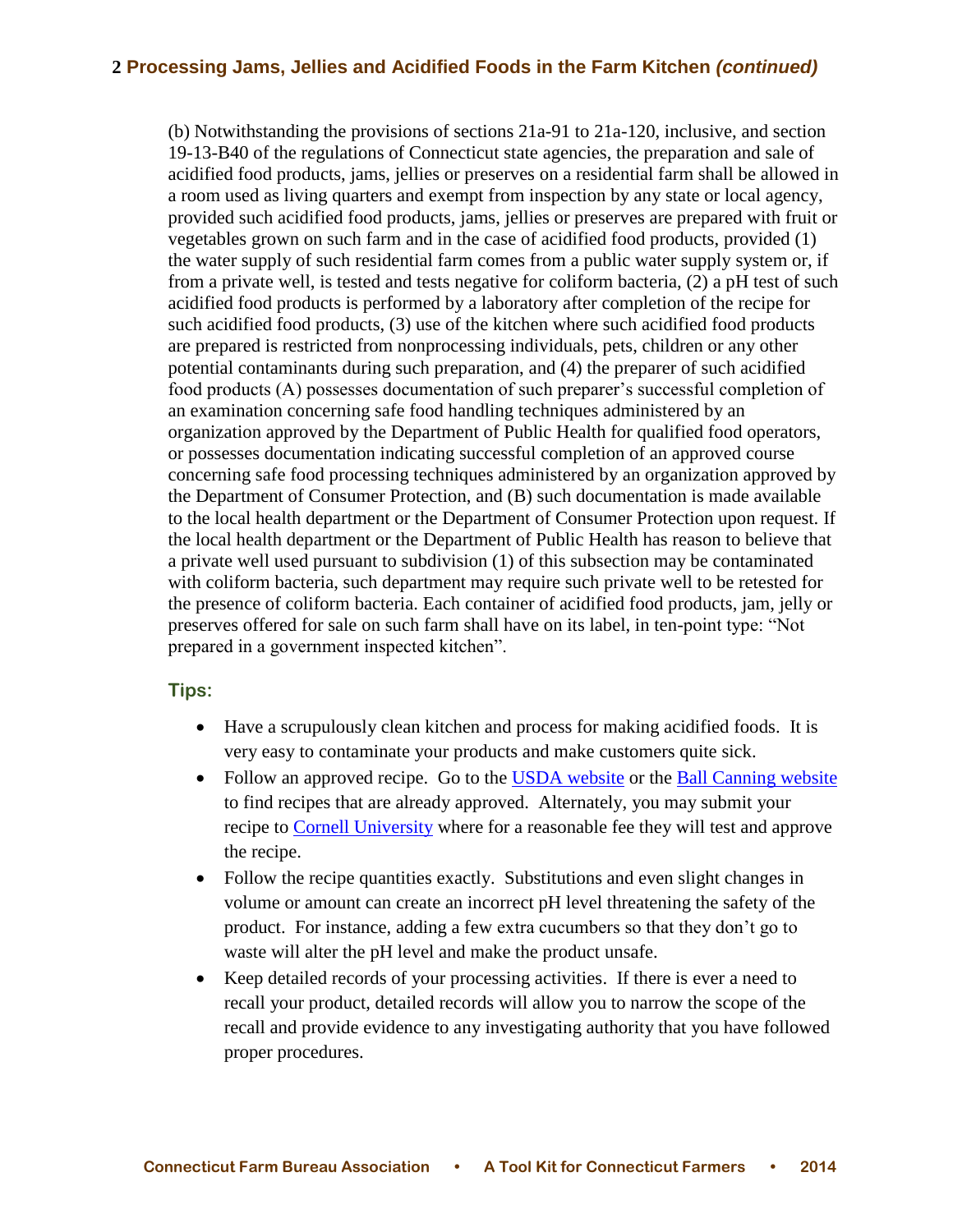# **Processing Jams, Jellies and Acidified Foods in the Farm Kitchen** *(continued)* **3**

• Check with your [local health departments.](http://www.ct.gov/dph/cwp/view.asp?a=3123&q=397740) Health Departments have a wealth of information and resources and should be consulted with at the beginning of your processing planning regardless of whether you are using a farm kitchen or commercial kitchen. If you have a commercial kitchen, local health departments can vary in how they handle licensing and/or processing. In general, the local health department licenses the kitchen while the Department of Consumer Protection oversees processing.

Labels should include the following information:

- 1) Common or usual product name
- 2) Farm name
- 3) Ingredient list in descending order of weight
- 4) Location of production
- 5) "Pickle Bill" disclaimer language
- 6) Code for processing date and batch
- 7) Source of ingredients
- 8) Net product quantity (weight or volume)
- 9) Potential allergens

# **FAQs:**

### **Q: Where can I find tested recipes?**

**A:** Many excellent recipes can be found at [www.freshpreserving.com](http://www.freshpreserving.com/) which is the Ball canning site. In addition, try the [National Center for Home Food Preservation](http://nchfp.uga.edu/) website which offers a large variety of tested recipes.

# **Q: Can I have my children help me pickle excess cucumbers that we can't sell?**

**A:** Canning and processing acidified foods should be a carefully monitored, sterile process. Because it is so easy to contaminate your product, we recommend that you take some type of canning class above and beyond the safe food handling class that most farmers typically take to comply with Connecticut law. The most thorough class, the Better Processing School lasts 2-3 days. This class can be taken [on-line](http://www.fruitandvegetable.ucdavis.edu/Cooperative_Extension_Short_Courses/Better_Process_Control_School_Online/) through the University of California Cooperative Extension Department or in-person through the Northeast Center for Food Entrepreneurship at the Cornell University College of Agriculture and Life Sciences or at the [Rutgers University New Jersey Agriculture Experiment Station Office of Continuing](http://njaes.rutgers.edu/health/)  [Professional Education Department.](http://njaes.rutgers.edu/health/) Additional training is available through [UCONN](http://www.foodsafety.uconn.edu/)  [extension](http://www.foodsafety.uconn.edu/) or by watching a Ball canning video on-line. These educational programs will review the critical steps in processing foods to avoid spoilage. Anyone involved in the processing should be properly trained and understand the importance of following the processing rules. Before beginning canning, all floors, counters and other surfaces should be carefully cleaned and all pets and other animals removed from the canning area.

*(Over)*